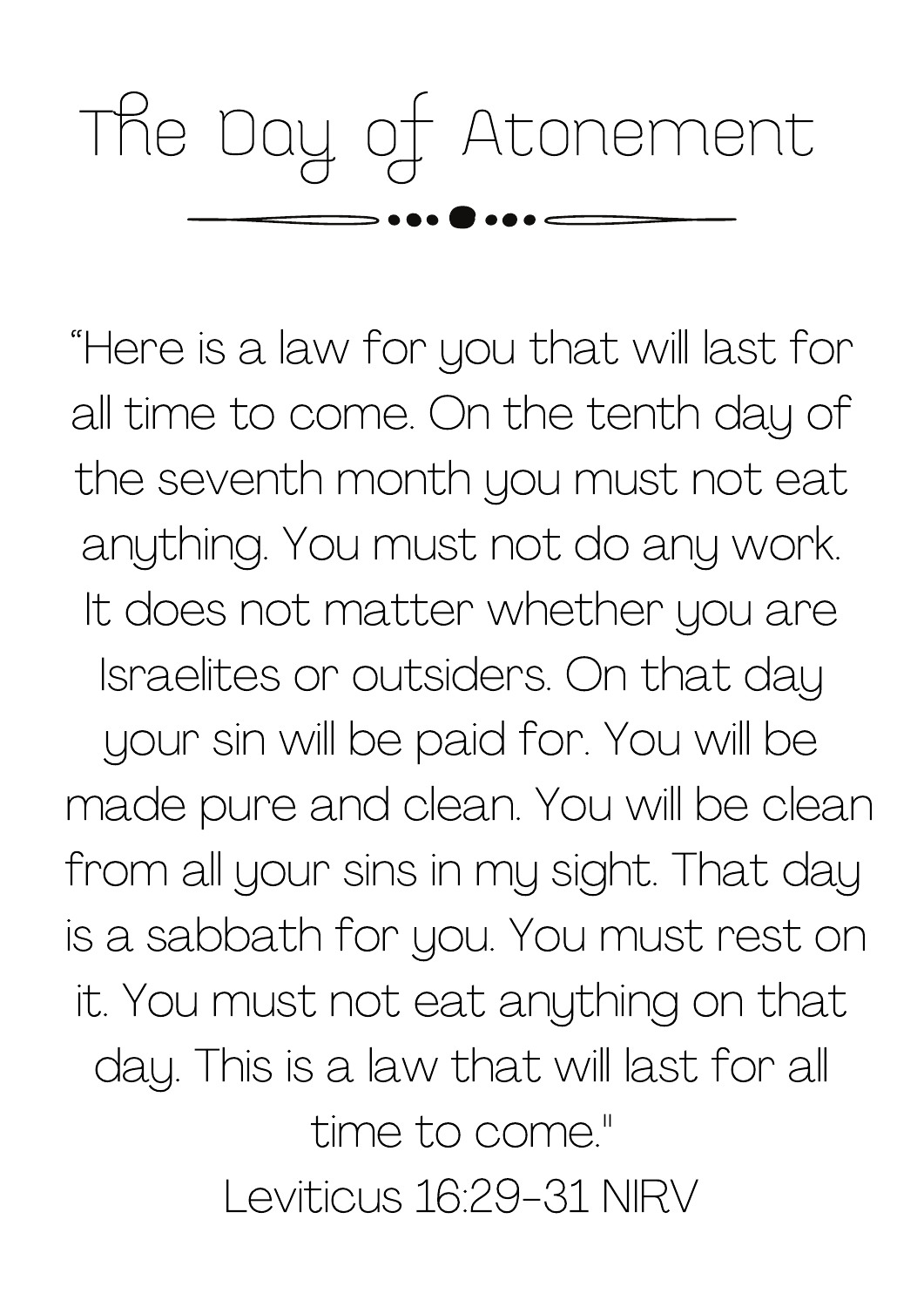

"The high priest must pay for sin. He must make everything pure and clean. He has been anointed and prepared to become the next high priest after his father. He must put on the sacred clothes that are made out of linen. He must make the Most Holy Room, the tent of meeting and the altar pure. And he must pay for the sin of the priests and all the members of the community. "Here is a law for you that will last for all time to come. Once a year you must pay for all the sin of the Israelites." So it was done, just as the Lord commanded Moses." Leviticus 16:32-34 NIRV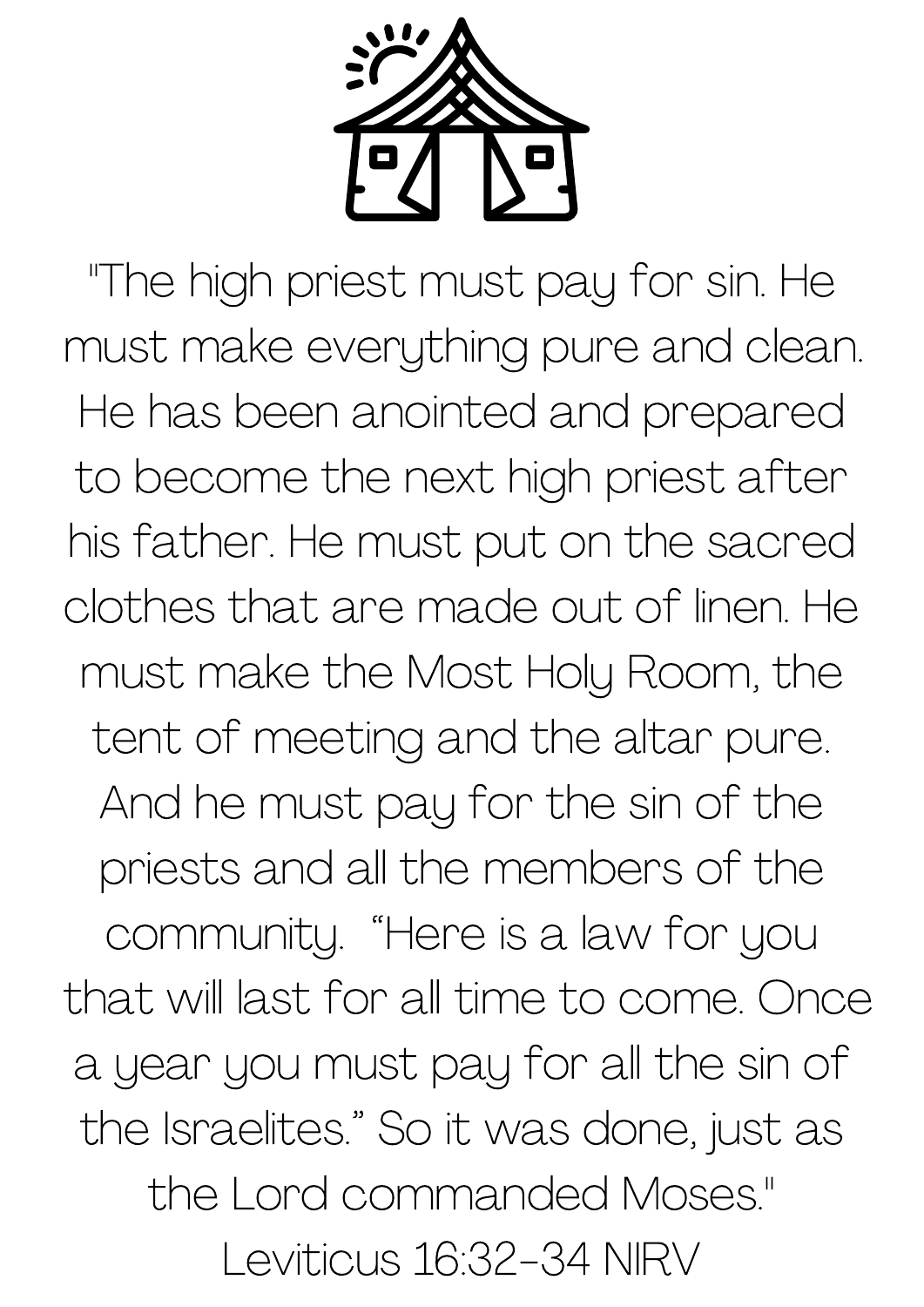"Day after day every priest stands and does his special duties. He offers the same sacrifices again and again. But they can never take away sins. Jesus our priest offered one sacrifice for sins for all time. Then he sat down at the right hand of God. By that one sacrifice he has made perfect forever those who are being made holy." Hebrews 10:11-12, 14 NIRV

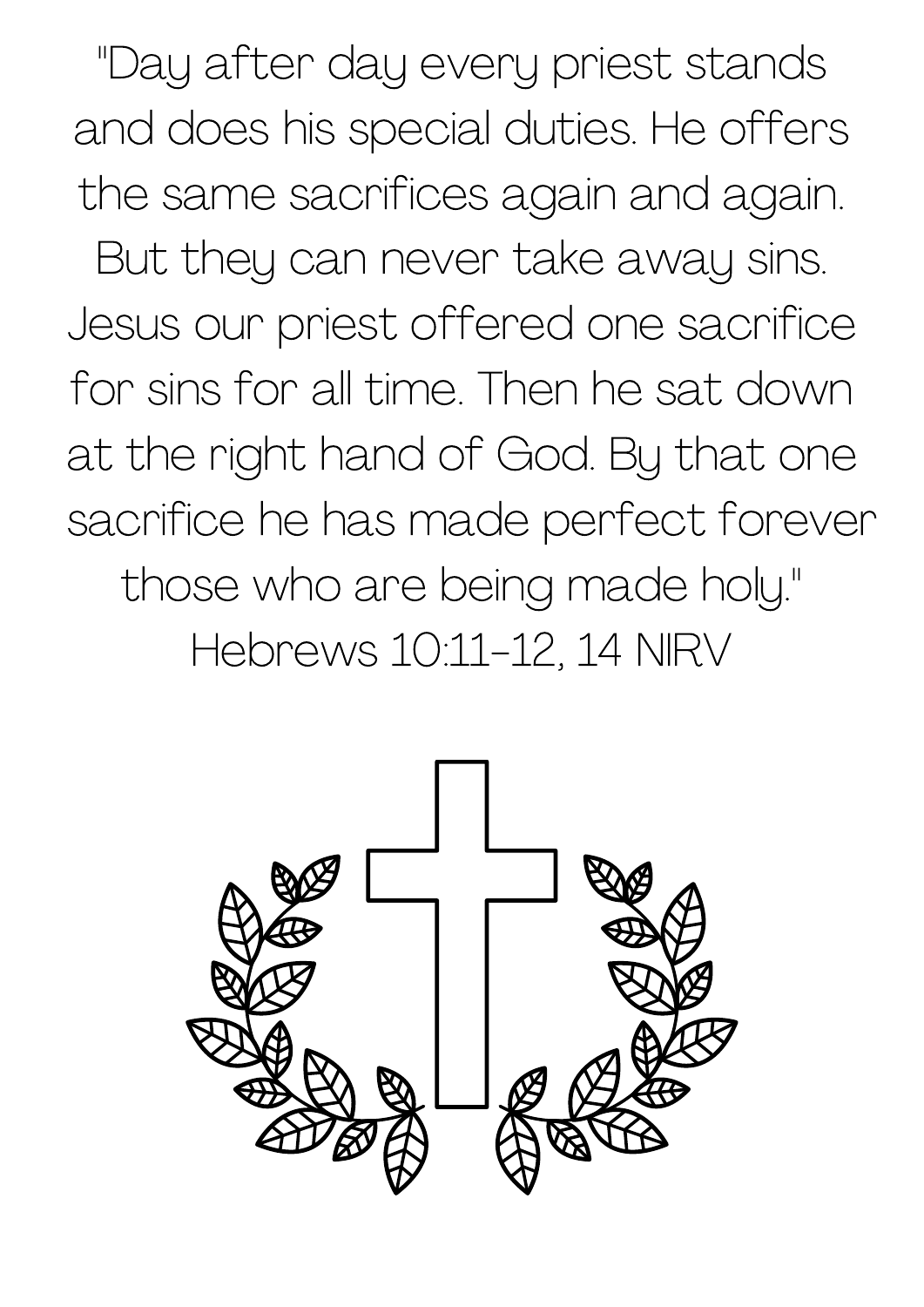

1. Why did the high priest have to make atonement for him and the Israelites?

2. Who becomes our High Priest once for all? How did He do this